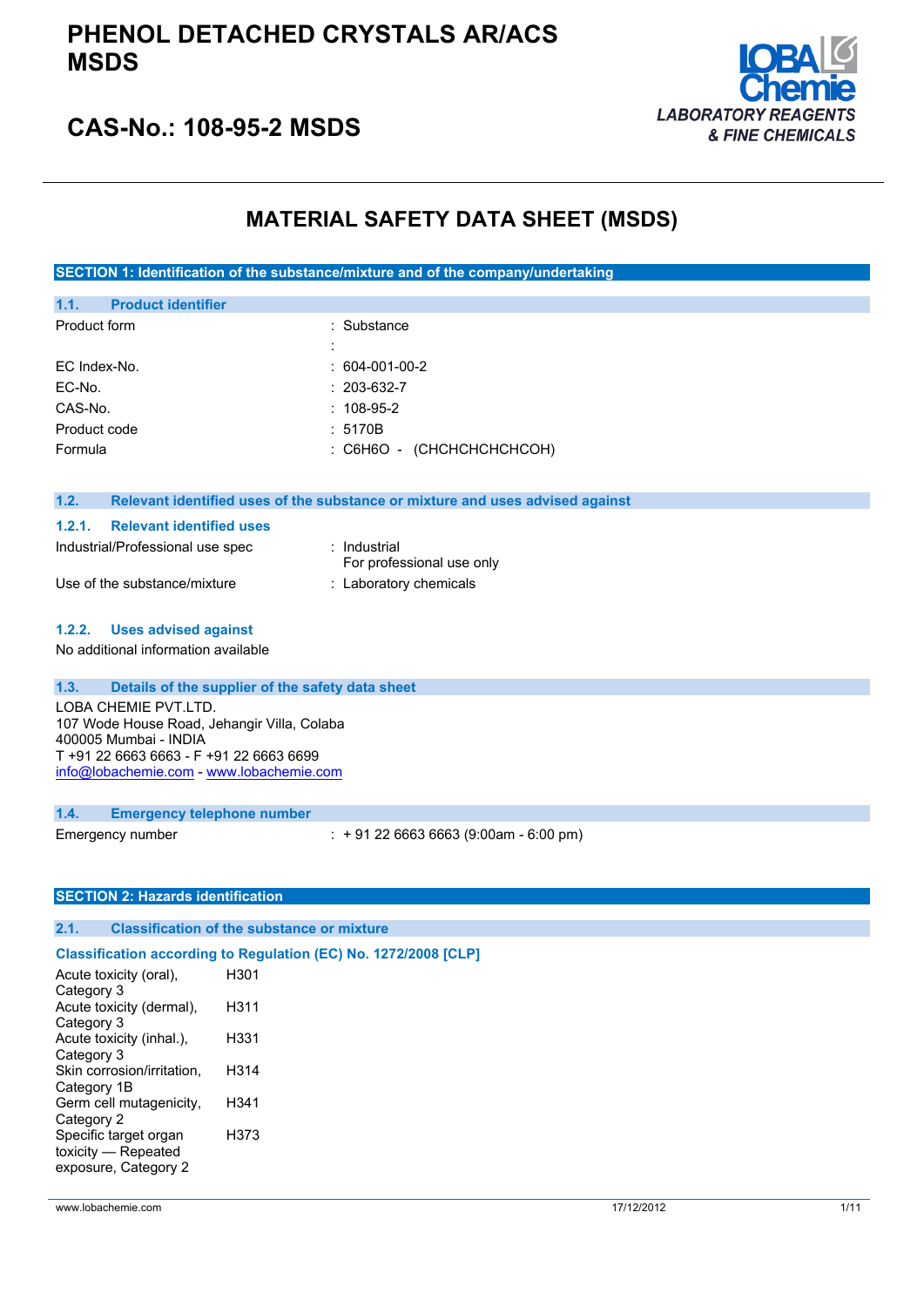Safety Data Sheet

Full text of H statements : see section 16

#### **Classification according to Directive 67/548/EEC [DSD] or 1999/45/EC [DPD]**

Muta.Cat.3; R68 T; R23/24/25 Xn; R48/20/21/22 C; R34 Full text of R-phrases: see section 16

#### **Adverse physicochemical, human health and environmental effects**

No additional information available

| 2.2.<br><b>Label elements</b>                              |                                                                                                                                                                                                                                                                                                                                                                    |
|------------------------------------------------------------|--------------------------------------------------------------------------------------------------------------------------------------------------------------------------------------------------------------------------------------------------------------------------------------------------------------------------------------------------------------------|
| Labelling according to Regulation (EC) No. 1272/2008 [CLP] |                                                                                                                                                                                                                                                                                                                                                                    |
| Hazard pictograms (CLP)                                    |                                                                                                                                                                                                                                                                                                                                                                    |
|                                                            | GHS05<br>GHS06<br>GHS08                                                                                                                                                                                                                                                                                                                                            |
| Signal word (CLP)                                          | : Danger                                                                                                                                                                                                                                                                                                                                                           |
| Hazard statements (CLP)                                    | : H301+H311+H331 - Toxic if swallowed, in contact with skin or if inhaled<br>H314 - Causes severe skin burns and eye damage.<br>H341 - Suspected of causing genetic defects.<br>H373 - May cause damage to organs through prolonged or repeated exposure.                                                                                                          |
| Precautionary statements (CLP)                             | : P280 - Wear protective gloves/protective clothing/eye protection/face protection.<br>P301+P310 - IF SWALLOWED: Immediately call a POISON CENTER/doctor<br>P305+P351+P338 - IF IN EYES: Rinse cautiously with water for several minutes.<br>Remove contact lenses, if present and easy to do. Continue rinsing.<br>P310 - Immediately call a POISON CENTER/doctor |

#### **2.3. Other hazards**

No additional information available

### **SECTION 3: Composition/information on ingredients**

| 3.1.<br><b>Substances</b> |                                       |
|---------------------------|---------------------------------------|
| Name                      | $\pm$ PHENOL DETACHED CRYSTALS AR/ACS |
| CAS-No.                   | $: 108-95-2$                          |
| EC-No.                    | $: 203 - 632 - 7$                     |
| EC Index-No.              | $: 604-001-00-2$                      |

Full text of R- and H-statements: see section 16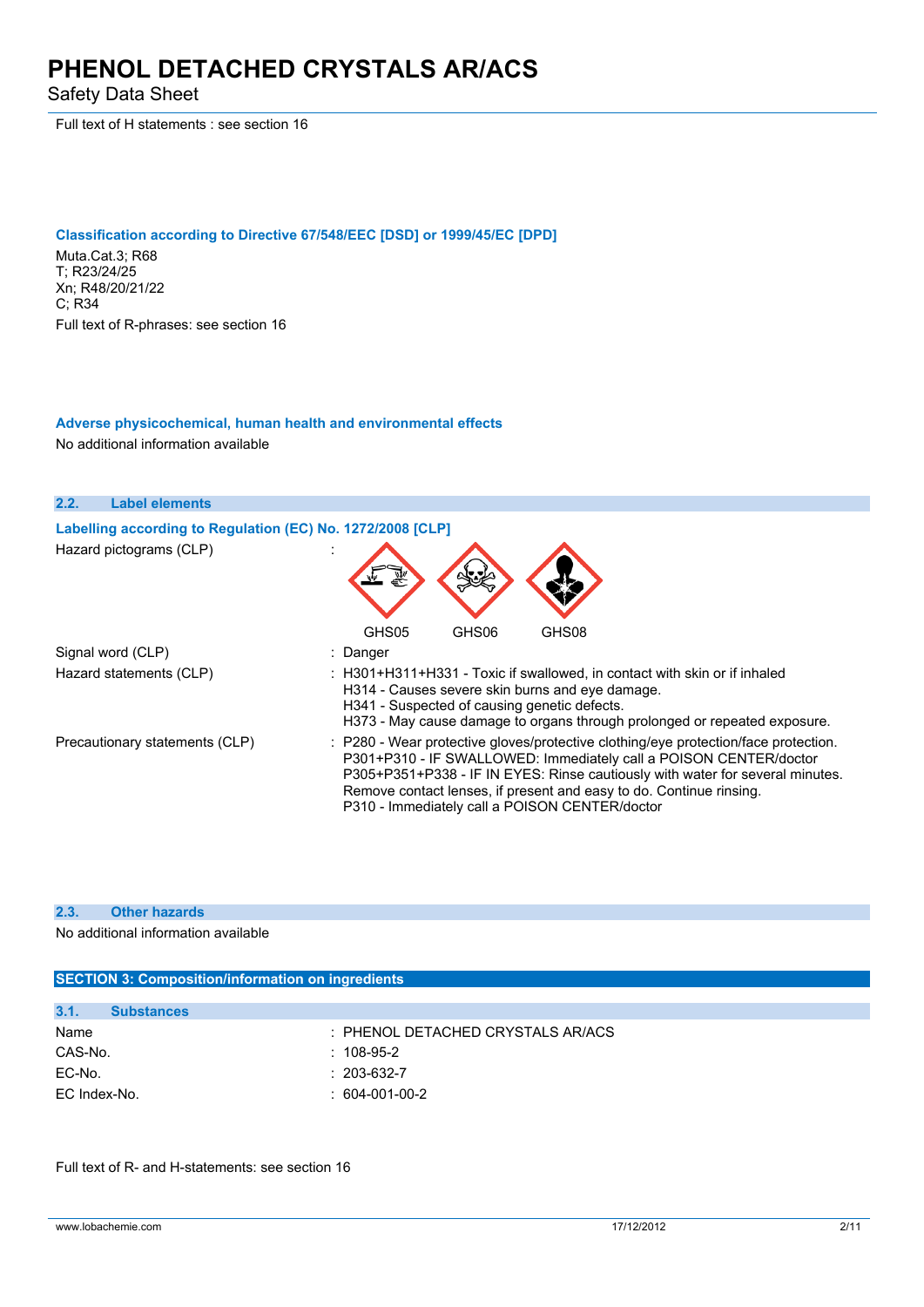Safety Data Sheet

### **3.2. Mixtures**

Not applicable

|                  | <b>SECTION 4: First aid measures</b>                        |                                                                                                                                                                                                                                                                               |
|------------------|-------------------------------------------------------------|-------------------------------------------------------------------------------------------------------------------------------------------------------------------------------------------------------------------------------------------------------------------------------|
| 4.1.             | <b>Description of first aid measures</b>                    |                                                                                                                                                                                                                                                                               |
|                  | First-aid measures after inhalation                         | : Remove person to fresh air and keep comfortable for breathing. Immediately call a<br>POISON CENTER/doctor. Specific treatment is urgent (see supplemental first aid<br>instruction on this label).                                                                          |
|                  | First-aid measures after skin contact                       | Immediately call a POISON CENTER/doctor. Take off immediately all contaminated<br>clothing. Wash with plenty of water/ Specific measures (see supplemental first aid<br>instruction on this label). Wash contaminated clothing before reuse. Rinse skin with<br>water/shower. |
|                  | First-aid measures after eye contact                        | Rinse cautiously with water for several minutes. Remove contact lenses, if present<br>and easy to do. Continue rinsing. Immediately call a POISON CENTER/doctor.<br>Specific treatment (see supplemental first aid instruction on this label).                                |
|                  | First-aid measures after ingestion                          | Rinse mouth. Immediately call a POISON CENTER/doctor. Specific treatment (see<br>supplemental first aid instruction on this label). Do NOT induce vomiting.                                                                                                                   |
| 4.2.             | Most important symptoms and effects, both acute and delayed |                                                                                                                                                                                                                                                                               |
| Symptoms/effects |                                                             | Causes severe skin burns and eye damage. Suspected of causing genetic defects.<br>Causes damage to organs.                                                                                                                                                                    |
|                  | Symptoms/effects after inhalation                           | Corrosive to the respiratory tract.                                                                                                                                                                                                                                           |
|                  | Symptoms/effects after skin contact                         | Repeated exposure to this material can result in absorption through skin causing<br>significant health hazard. Toxic in contact with skin.                                                                                                                                    |
|                  | Symptoms/effects after eye contact                          | : Causes serious eye damage.                                                                                                                                                                                                                                                  |
|                  | Symptoms/effects after ingestion                            | : Toxic if swallowed. Swallowing a small quantity of this material will result in serious<br>health hazard.                                                                                                                                                                   |
| 4.3.             |                                                             | Indication of any immediate medical attention and special treatment needed                                                                                                                                                                                                    |
|                  | Treat symptomatically.                                      |                                                                                                                                                                                                                                                                               |
|                  | <b>SECTION 5: Firefighting measures</b>                     |                                                                                                                                                                                                                                                                               |
|                  |                                                             |                                                                                                                                                                                                                                                                               |
| 5.1.             | <b>Extinguishing media</b>                                  |                                                                                                                                                                                                                                                                               |
|                  | Suitable extinguishing media                                | dry chemical powder, alcohol-resistant foam, carbon dioxide (CO2).                                                                                                                                                                                                            |
|                  | Unsuitable extinguishing media                              | : Do not use extinguishing media containing water.                                                                                                                                                                                                                            |
| 5.2.             | Special hazards arising from the substance or mixture       |                                                                                                                                                                                                                                                                               |
|                  | No additional information available                         |                                                                                                                                                                                                                                                                               |
| 5.3.             | <b>Advice for firefighters</b>                              |                                                                                                                                                                                                                                                                               |
|                  | Protection during firefighting                              | : Do not attempt to take action without suitable protective equipment.                                                                                                                                                                                                        |
|                  | <b>SECTION 6: Accidental release measures</b>               |                                                                                                                                                                                                                                                                               |
| 6.1.             |                                                             | Personal precautions, protective equipment and emergency procedures                                                                                                                                                                                                           |
| 6.1.1.           | For non-emergency personnel                                 |                                                                                                                                                                                                                                                                               |
|                  | <b>Emergency procedures</b>                                 | : Evacuate unnecessary personnel.                                                                                                                                                                                                                                             |
| 6.1.2.           | For emergency responders                                    |                                                                                                                                                                                                                                                                               |
|                  | Protective equipment                                        | : Use personal protective equipment as required.                                                                                                                                                                                                                              |
|                  | <b>Emergency procedures</b>                                 | : Stop release.                                                                                                                                                                                                                                                               |
| 6.2.             | <b>Environmental precautions</b>                            |                                                                                                                                                                                                                                                                               |

Avoid release to the environment.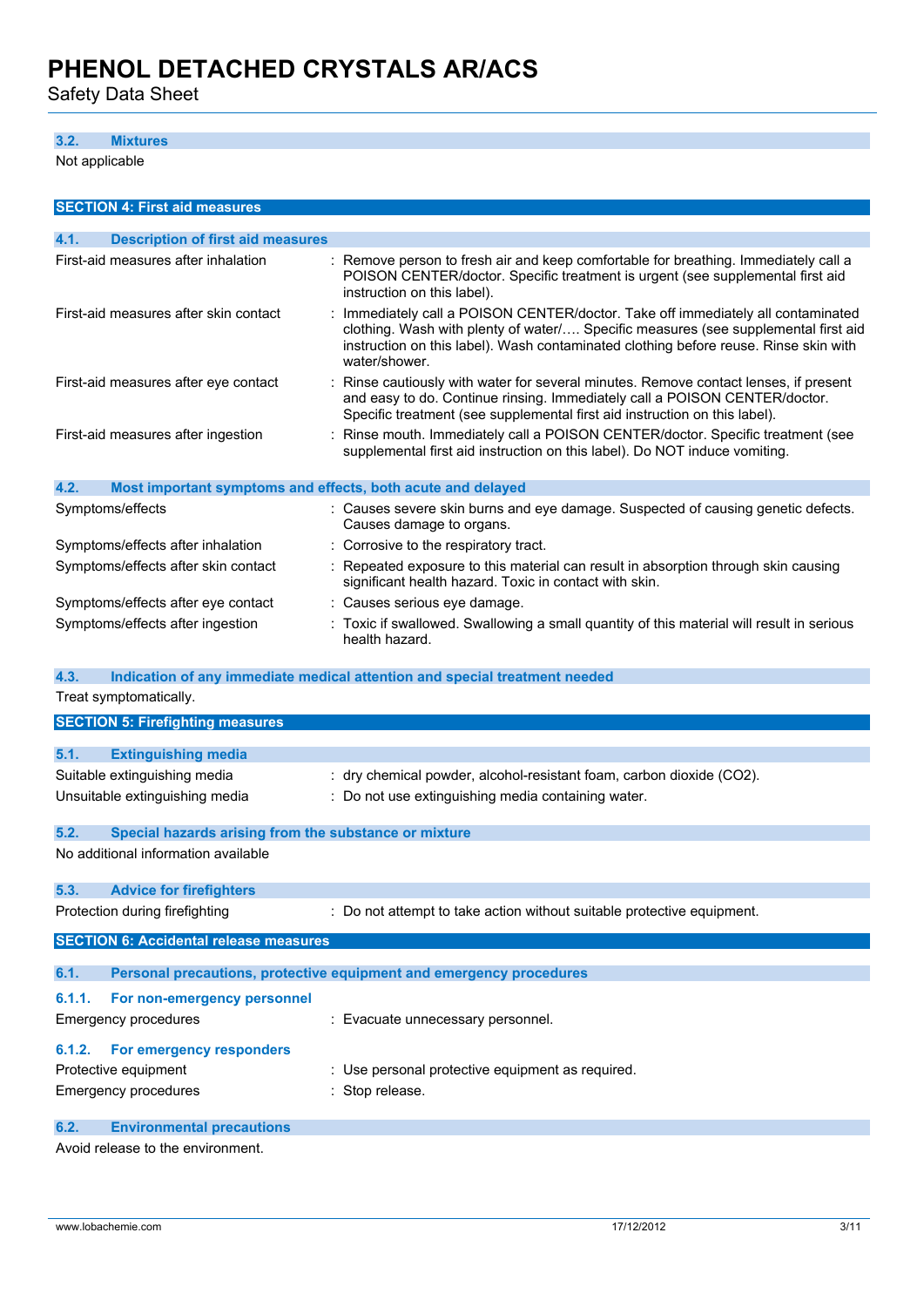Safety Data Sheet

| 6.3.                                                         | Methods and material for containment and cleaning up                                                                                                                                                                                                                           |  |  |
|--------------------------------------------------------------|--------------------------------------------------------------------------------------------------------------------------------------------------------------------------------------------------------------------------------------------------------------------------------|--|--|
| Methods for cleaning up                                      | : Clear up rapidly by scoop or vacuum.                                                                                                                                                                                                                                         |  |  |
| <b>Reference to other sections</b><br>6.4.                   |                                                                                                                                                                                                                                                                                |  |  |
| No additional information available                          |                                                                                                                                                                                                                                                                                |  |  |
| <b>SECTION 7: Handling and storage</b>                       |                                                                                                                                                                                                                                                                                |  |  |
| 7.1.<br><b>Precautions for safe handling</b>                 |                                                                                                                                                                                                                                                                                |  |  |
| Precautions for safe handling                                | : Do not breathe dust/fume/gas/mist/vapours/spray. Obtain special instructions before<br>use. Use personal protective equipment as required. Do not handle until all safety<br>precautions have been read and understood. Avoid breathing<br>dust/fume/gas/mist/vapours/spray. |  |  |
| Hygiene measures                                             | Do not eat, drink or smoke when using this product. Wash hands, forearms and face<br>thoroughly after handling. Wash contaminated clothing before reuse.                                                                                                                       |  |  |
| 7.2.                                                         | Conditions for safe storage, including any incompatibilities                                                                                                                                                                                                                   |  |  |
| Technical measures                                           | : Comply with applicable regulations.                                                                                                                                                                                                                                          |  |  |
| Storage conditions                                           | : Store in original container. Keep container tightly closed. Store in a dry place.<br>Protect from moisture.                                                                                                                                                                  |  |  |
| Packaging materials                                          | : Do not store in corrodable metal.                                                                                                                                                                                                                                            |  |  |
| <b>Specific end use(s)</b><br>7.3.                           |                                                                                                                                                                                                                                                                                |  |  |
| No additional information available                          |                                                                                                                                                                                                                                                                                |  |  |
| <b>SECTION 8: Exposure controls/personal protection</b>      |                                                                                                                                                                                                                                                                                |  |  |
| 8.1.<br><b>Control parameters</b>                            |                                                                                                                                                                                                                                                                                |  |  |
| A harrard although and the factory and a contract the batter |                                                                                                                                                                                                                                                                                |  |  |

No additional information available

| 8.2.<br><b>Exposure controls</b>                   |                                                                    |  |  |  |
|----------------------------------------------------|--------------------------------------------------------------------|--|--|--|
| Hand protection                                    | : protective gloves                                                |  |  |  |
| Eye protection                                     | : Chemical goggles or face shield                                  |  |  |  |
| Skin and body protection                           | : Wear suitable protective clothing                                |  |  |  |
| Respiratory protection                             | : [In case of inadequate ventilation] wear respiratory protection. |  |  |  |
| <b>SECTION 9: Physical and chemical properties</b> |                                                                    |  |  |  |
| 9.1.                                               | Information on basic physical and chemical properties              |  |  |  |
| Physical state                                     | : Solid                                                            |  |  |  |
| Molecular mass                                     | : $94.11$ g/mol                                                    |  |  |  |
| Colour                                             | : White flakes.                                                    |  |  |  |
| Odour                                              | : No data available                                                |  |  |  |
| Odour threshold                                    | : No data available                                                |  |  |  |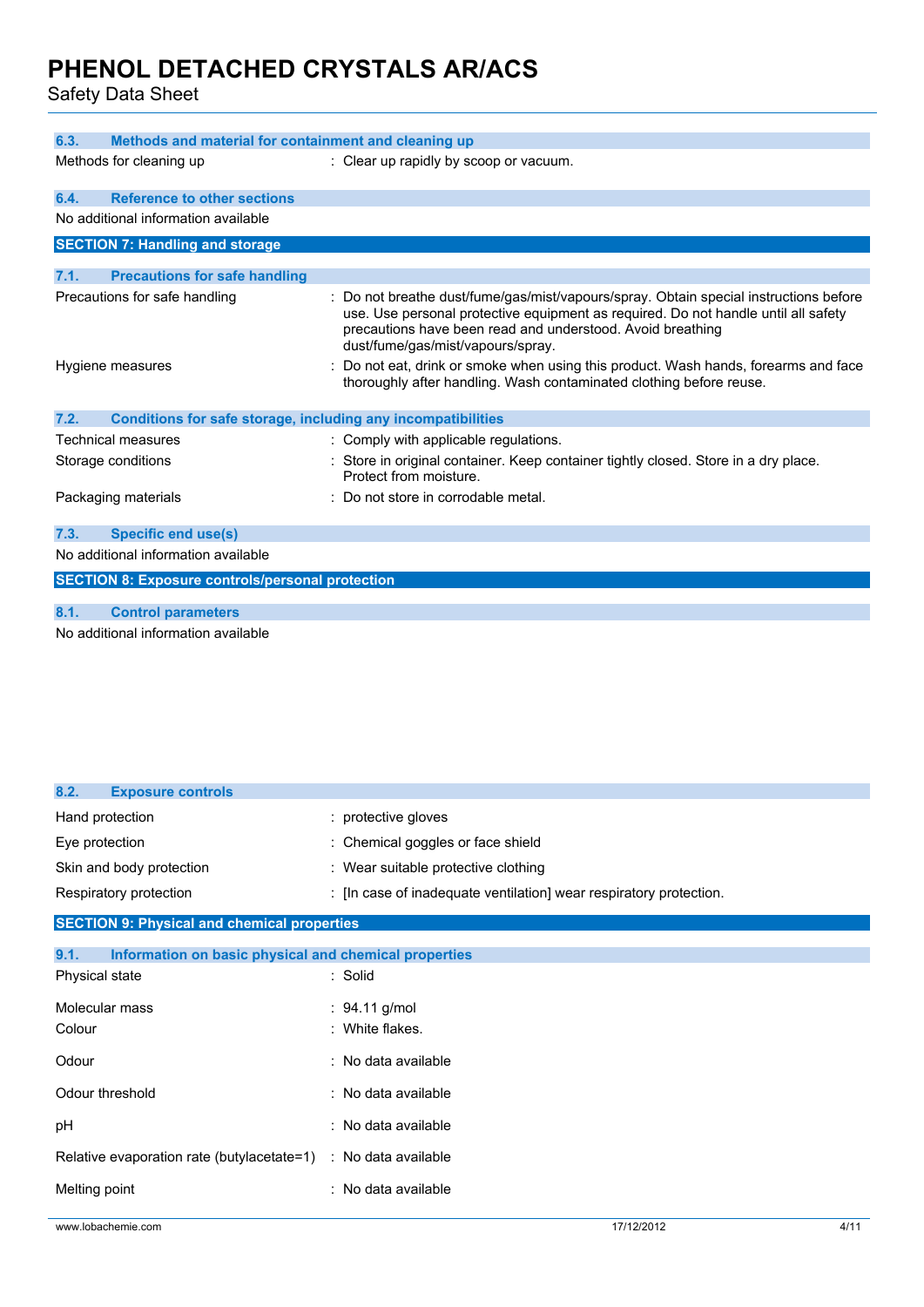### Safety Data Sheet

| Freezing point                   | ÷ | No data available |
|----------------------------------|---|-------------------|
| Boiling point                    |   | No data available |
| Flash point                      |   | No data available |
| Auto-ignition temperature        |   | No data available |
| Decomposition temperature        |   | No data available |
| Flammability (solid, gas)        |   | No data available |
| Vapour pressure                  |   | No data available |
| Relative vapour density at 20 °C |   | No data available |
| Relative density                 |   | No data available |
| Solubility                       |   | No data available |
| Log Pow                          |   | No data available |
| Viscosity, kinematic             |   | No data available |
| Viscosity, dynamic               |   | No data available |
| <b>Explosive properties</b>      |   | No data available |
| Oxidising properties             |   | No data available |
| <b>Explosive limits</b>          |   | No data available |

| 9.2.           | <b>Other information</b>                             |                                                                                                  |
|----------------|------------------------------------------------------|--------------------------------------------------------------------------------------------------|
|                | No additional information available                  |                                                                                                  |
|                | <b>SECTION 10: Stability and reactivity</b>          |                                                                                                  |
|                |                                                      |                                                                                                  |
| 10.1.          | <b>Reactivity</b>                                    |                                                                                                  |
|                | Thermal decomposition generates : Corrosive vapours. |                                                                                                  |
| 10.2.          | <b>Chemical stability</b>                            |                                                                                                  |
|                | Stable under normal conditions.                      |                                                                                                  |
| 10.3.          | <b>Possibility of hazardous reactions</b>            |                                                                                                  |
|                | No additional information available                  |                                                                                                  |
| 10.4.          | <b>Conditions to avoid</b>                           |                                                                                                  |
|                | Direct sunlight. Air contact. Moisture.              |                                                                                                  |
| 10.5.          | <b>Incompatible materials</b>                        |                                                                                                  |
|                | No additional information available                  |                                                                                                  |
| 10.6.          | <b>Hazardous decomposition products</b>              |                                                                                                  |
|                | Thermal decomposition generates : Corrosive vapours. |                                                                                                  |
|                | <b>SECTION 11: Toxicological information</b>         |                                                                                                  |
|                |                                                      |                                                                                                  |
| 11.1.          | Information on toxicological effects                 |                                                                                                  |
| Acute toxicity |                                                      | : Oral: Toxic if swallowed. Dermal: Toxic in contact with skin. Inhalation: Toxic if<br>inhaled. |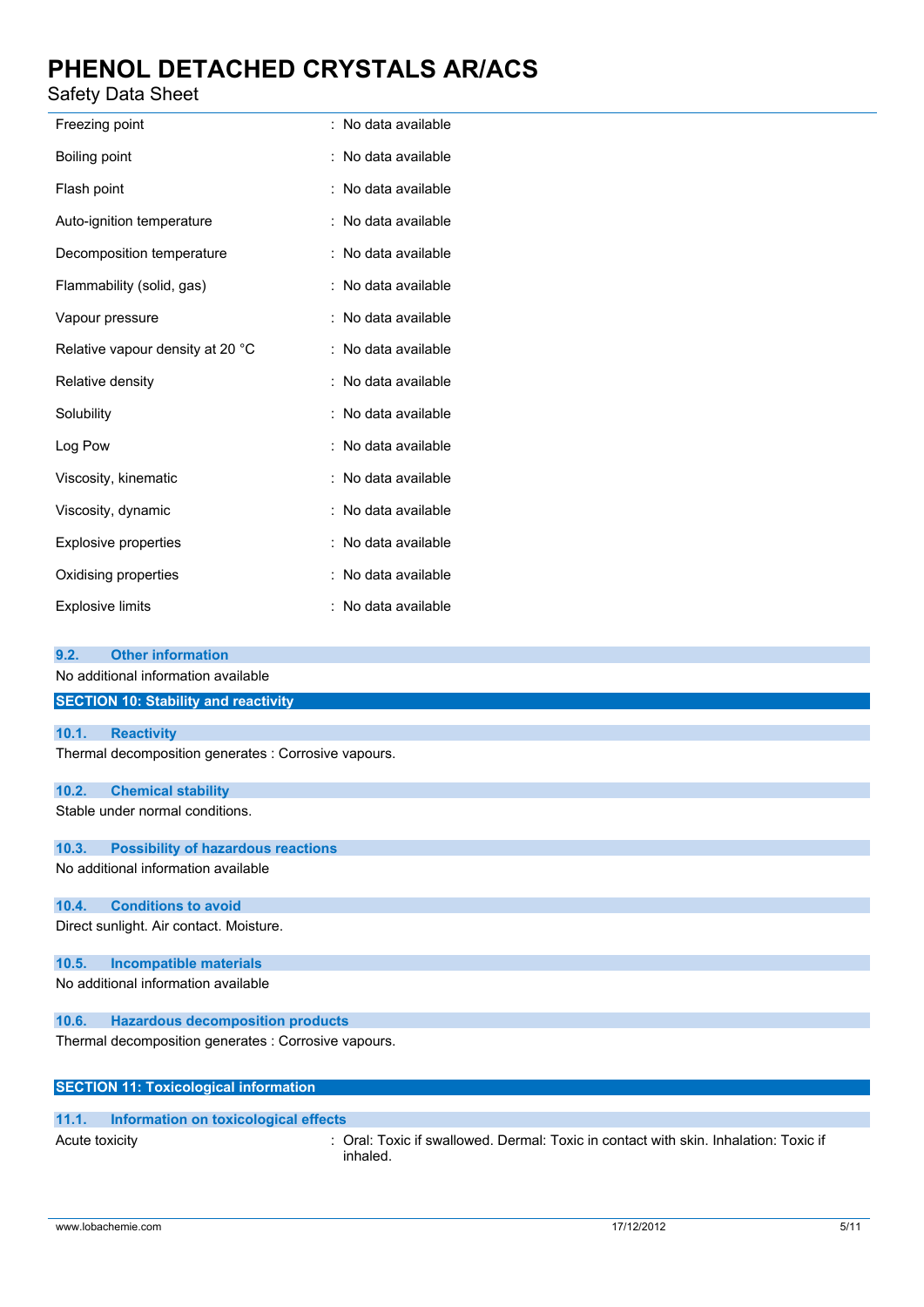### Safety Data Sheet

| odicty Data Officer                                                                             |                                                                                                            |
|-------------------------------------------------------------------------------------------------|------------------------------------------------------------------------------------------------------------|
| Skin corrosion/irritation<br>Serious eye damage/irritation<br>Respiratory or skin sensitisation | : Causes severe skin burns and eye damage.<br>: Serious eye damage, category 1, implicit<br>Not classified |
| Germ cell mutagenicity<br>Carcinogenicity                                                       | : Suspected of causing genetic defects.<br>: Not classified                                                |
| Reproductive toxicity                                                                           | : Not classified                                                                                           |
| STOT-single exposure                                                                            | : Not classified                                                                                           |
| Additional information                                                                          | : Corrosive to the respiratory tract.                                                                      |
| STOT-repeated exposure                                                                          | : May cause damage to organs through prolonged or repeated exposure.                                       |
| Aspiration hazard                                                                               | : Not classified                                                                                           |
| Potential adverse human health effects<br>and symptoms                                          | : Toxic if swallowed. Toxic in contact with skin.                                                          |
| <b>SECTION 12: Ecological information</b>                                                       |                                                                                                            |
| 12.1.<br><b>Toxicity</b>                                                                        |                                                                                                            |
| No additional information available                                                             |                                                                                                            |
|                                                                                                 |                                                                                                            |
| 12.2.<br><b>Persistence and degradability</b>                                                   |                                                                                                            |
| No additional information available                                                             |                                                                                                            |
| 12.3.<br><b>Bioaccumulative potential</b>                                                       |                                                                                                            |
| No additional information available                                                             |                                                                                                            |
| 12.4.<br><b>Mobility in soil</b>                                                                |                                                                                                            |
| No additional information available                                                             |                                                                                                            |

### **12.5. Results of PBT and vPvB assessment**

No additional information available

| 12.6.<br><b>Other adverse effects</b>                                      |                                                                                                                                                                                                        |
|----------------------------------------------------------------------------|--------------------------------------------------------------------------------------------------------------------------------------------------------------------------------------------------------|
| No additional information available                                        |                                                                                                                                                                                                        |
| <b>SECTION 13: Disposal considerations</b>                                 |                                                                                                                                                                                                        |
|                                                                            |                                                                                                                                                                                                        |
| <b>Waste treatment methods</b><br>13.1.                                    |                                                                                                                                                                                                        |
| Product/Packaging disposal<br>recommendations<br>Ecology - waste materials | : Dispose of contents/container to hazardous or special waste collection point, in<br>accordance with local, regional, national and/or international regulation.<br>: Hazardous waste due to toxicity. |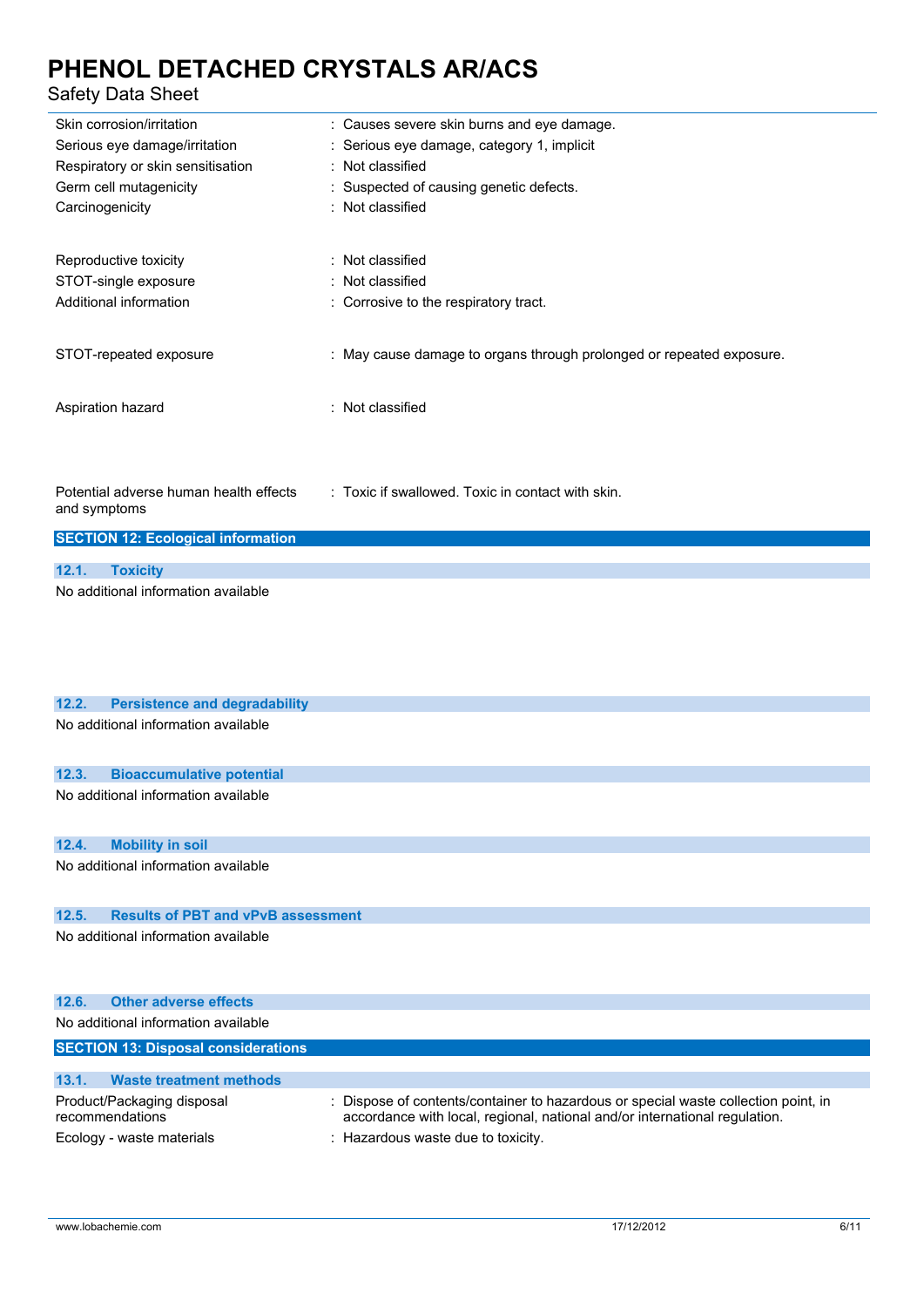Safety Data Sheet

**SECTION 14: Transport information**

In accordance with ADR / RID / IMDG / IATA / ADN

| 14.1.<br><b>UN number</b>                  |                                         |
|--------------------------------------------|-----------------------------------------|
| UN-No. (ADR)                               | : 1671                                  |
| UN-No. (IMDG)                              | : 1671                                  |
| UN-No. (IATA)                              | : 1671                                  |
| UN-No. (ADN)                               | : 1671                                  |
| UN-No. (RID)                               | : 1671                                  |
| 14.2.<br><b>UN proper shipping name</b>    |                                         |
| Proper Shipping Name (ADR)                 | : PHENOL, SOLID                         |
| Proper Shipping Name (IMDG)                | : PHENOL, SOLID                         |
| Proper Shipping Name (IATA)                | : Phenol, solid                         |
| Proper Shipping Name (ADN)                 | : PHENOL, SOLID                         |
| Proper Shipping Name (RID)                 | : PHENOL, SOLID                         |
| Transport document description (ADR)       | : UN 1671 PHENOL, SOLID, 6.1, II, (D/E) |
| Transport document description (IMDG)      | : UN 1671 PHENOL, SOLID, 6.1, II        |
| Transport document description (IATA)      | : UN 1671 Phenol, solid, 6.1, II        |
| Transport document description (ADN)       | : UN 1671 PHENOL, SOLID, 6.1, II        |
| Transport document description (RID)       | : UN 1671 PHENOL, SOLID, 6.1, II        |
| 14.3.<br><b>Transport hazard class(es)</b> |                                         |
| <b>ADR</b>                                 |                                         |
| Transport hazard class(es) (ADR)           | : 6.1                                   |
| Danger labels (ADR)                        | : 6.1                                   |
|                                            |                                         |
| <b>IMDG</b>                                |                                         |
| Transport hazard class(es) (IMDG)          | : 6.1                                   |
| Danger labels (IMDG)                       | : 6.1                                   |
|                                            |                                         |
| <b>IATA</b>                                |                                         |
| Transport hazard class(es) (IATA)          | : 6.1                                   |
| Hazard labels (IATA)                       | : 6.1                                   |
|                                            |                                         |
|                                            |                                         |
| <b>ADN</b>                                 |                                         |
| Transport hazard class(es) (ADN)           | : 6.1                                   |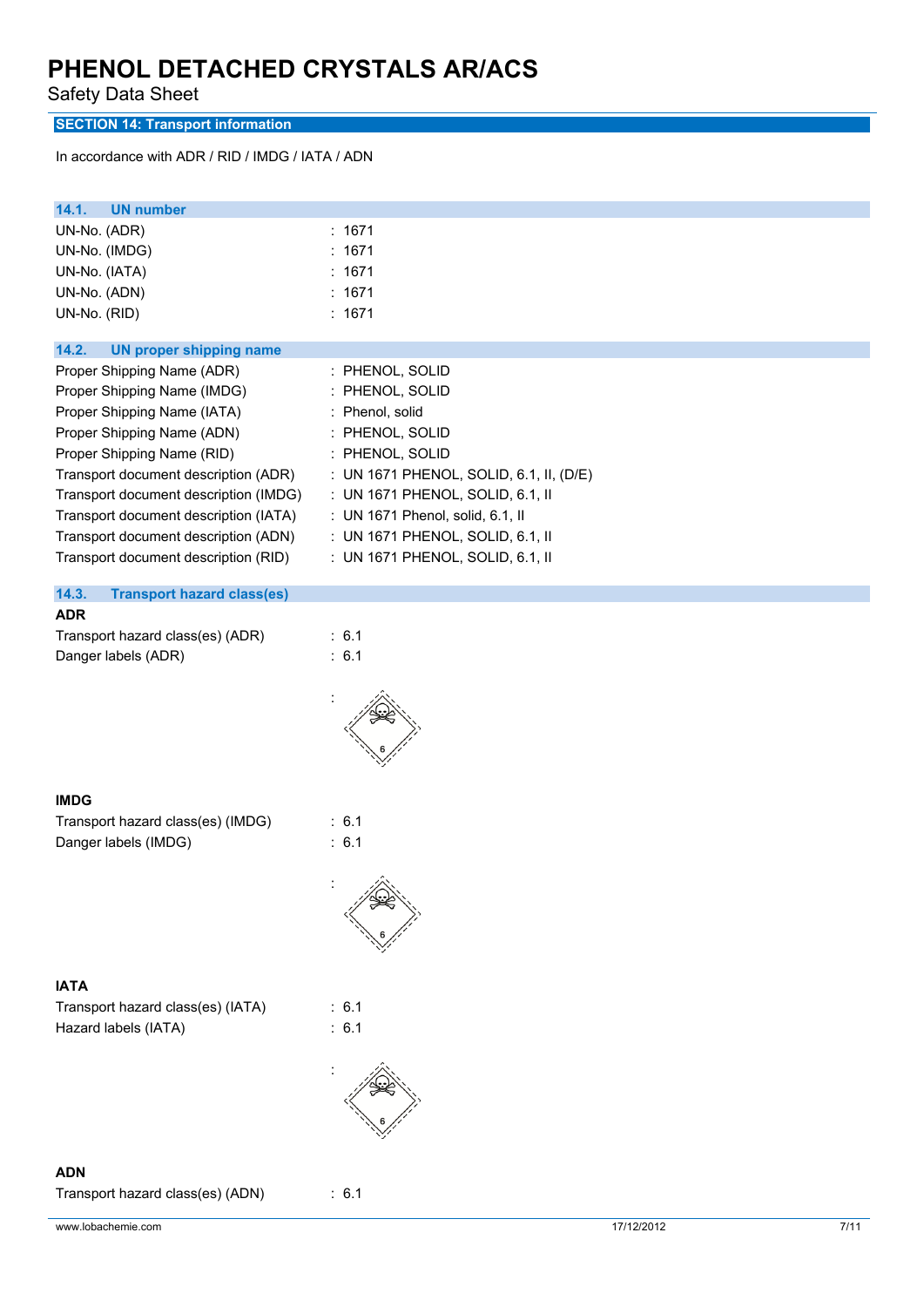Safety Data Sheet

| Danger labels (ADN)                                                        | : 6.1                                    |
|----------------------------------------------------------------------------|------------------------------------------|
|                                                                            |                                          |
| <b>RID</b>                                                                 |                                          |
| Transport hazard class(es) (RID)                                           | : 6.1                                    |
| Danger labels (RID)                                                        | : 6.1                                    |
|                                                                            |                                          |
| 14.4.<br><b>Packing group</b>                                              |                                          |
| Packing group (ADR)                                                        | $\therefore$ 11                          |
| Packing group (IMDG)                                                       | $\pm$ 11                                 |
| Packing group (IATA)                                                       | $\pm$ 11                                 |
| Packing group (ADN)                                                        | $\pm$ 11                                 |
| Packing group (RID)                                                        | $\therefore$ H                           |
| <b>Environmental hazards</b><br>14.5.                                      |                                          |
| Dangerous for the environment                                              | : No                                     |
| Marine pollutant                                                           | : No                                     |
| Other information                                                          | : No supplementary information available |
|                                                                            |                                          |
| 14.6.<br><b>Special precautions for user</b>                               |                                          |
| - Overland transport                                                       |                                          |
| Classification code (ADR)                                                  | : T2                                     |
| Special provisions (ADR)                                                   | : 279                                    |
| Limited quantities (ADR)                                                   | t,<br>500g                               |
| Excepted quantities (ADR)                                                  | E <sub>4</sub><br>÷                      |
| Packing instructions (ADR)                                                 | : P002, IBC08                            |
| Special packing provisions (ADR)                                           | : B4                                     |
| Mixed packing provisions (ADR)                                             | : MP10                                   |
| Portable tank and bulk container<br>instructions (ADR)                     | : T3                                     |
| Portable tank and bulk container special<br>provisions (ADR)               | : TP33                                   |
| Tank code (ADR)                                                            | : SGAH                                   |
| Tank special provisions (ADR)                                              | : TU15, TE19                             |
| Vehicle for tank carriage                                                  | : AT                                     |
| Transport category (ADR)                                                   | : 2                                      |
| Special provisions for carriage - Packages<br>(ADR)                        | : V11                                    |
| Special provisions for carriage - Loading,<br>unloading and handling (ADR) | : CV13, CV28                             |
| Special provisions for carriage - Operation                                | : S9, S19                                |

Hazard identification number (Kemler No.) : 60

(ADR)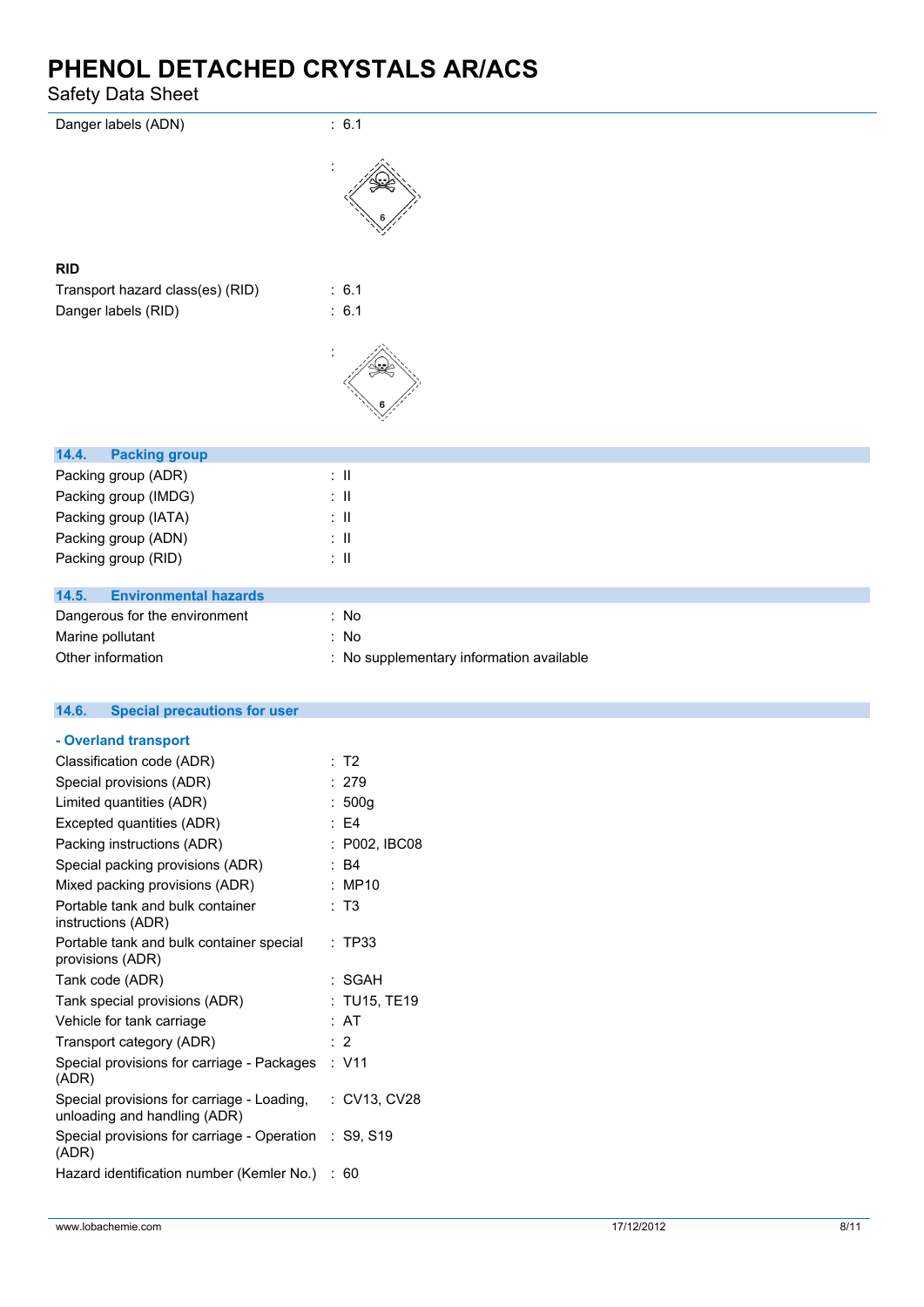Safety Data Sheet

Orange plates is a set of the set of the set of the set of the set of the set of the set of the set of the set of the set of the set of the set of the set of the set of the set of the set of the set of the set of the set o

|                                                              | OU                               |
|--------------------------------------------------------------|----------------------------------|
|                                                              | 1671                             |
|                                                              |                                  |
| Tunnel restriction code (ADR)<br>EAC code                    | : D/E                            |
|                                                              | : 2X                             |
| - Transport by sea                                           |                                  |
| Special provisions (IMDG)                                    | : 279                            |
| Limited quantities (IMDG)                                    | : 500 g                          |
| Excepted quantities (IMDG)                                   | $E = 4$                          |
| Packing instructions (IMDG)                                  | P002<br>÷                        |
| IBC packing instructions (IMDG)                              | : IBCO8                          |
| IBC special provisions (IMDG)                                | : B2, B4                         |
| Tank instructions (IMDG)                                     | T3                               |
| Tank special provisions (IMDG)                               | <b>TP33</b>                      |
| EmS-No. (Fire)                                               | $: F-A$                          |
| EmS-No. (Spillage)                                           | $: S-A$                          |
| Stowage category (IMDG)                                      | : A                              |
| MFAG-No                                                      | :153                             |
| - Air transport                                              |                                  |
| PCA Excepted quantities (IATA)                               | : E4                             |
| PCA Limited quantities (IATA)                                | : Y644                           |
| PCA limited quantity max net quantity<br>(IATA)              | 1kg<br>÷.                        |
| PCA packing instructions (IATA)                              | 669                              |
| PCA max net quantity (IATA)                                  | $: 25$ kg                        |
| CAO packing instructions (IATA)                              | 676                              |
| CAO max net quantity (IATA)                                  | 100kg                            |
| Special provisions (IATA)                                    | : A113                           |
| ERG code (IATA)                                              | 6L                               |
| - Inland waterway transport                                  |                                  |
| Classification code (ADN)                                    | $:$ T2                           |
| Special provisions (ADN)                                     | : 279, 802                       |
| Limited quantities (ADN)                                     | 500 <sub>g</sub>                 |
| Excepted quantities (ADN)                                    | E4                               |
| Equipment required (ADN)                                     | $:$ PP, EP                       |
| Number of blue cones/lights (ADN)                            | :2                               |
| - Rail transport                                             |                                  |
| Classification code (RID)                                    | T <sub>2</sub><br>$\ddot{\cdot}$ |
| Special provisions (RID)                                     | 279                              |
| Limited quantities (RID)                                     | 500q                             |
| Excepted quantities (RID)                                    | $E = 4$                          |
| Packing instructions (RID)                                   | P002, IBC08                      |
| Special packing provisions (RID)                             | : B4                             |
| Mixed packing provisions (RID)                               | MP10                             |
| Portable tank and bulk container<br>instructions (RID)       | : T3                             |
| Portable tank and bulk container special<br>provisions (RID) | TP33                             |
| Tank codes for RID tanks (RID)                               | SGAH                             |
| Special provisions for RID tanks (RID)                       | : TU15                           |
| Transport category (RID)                                     | : 2                              |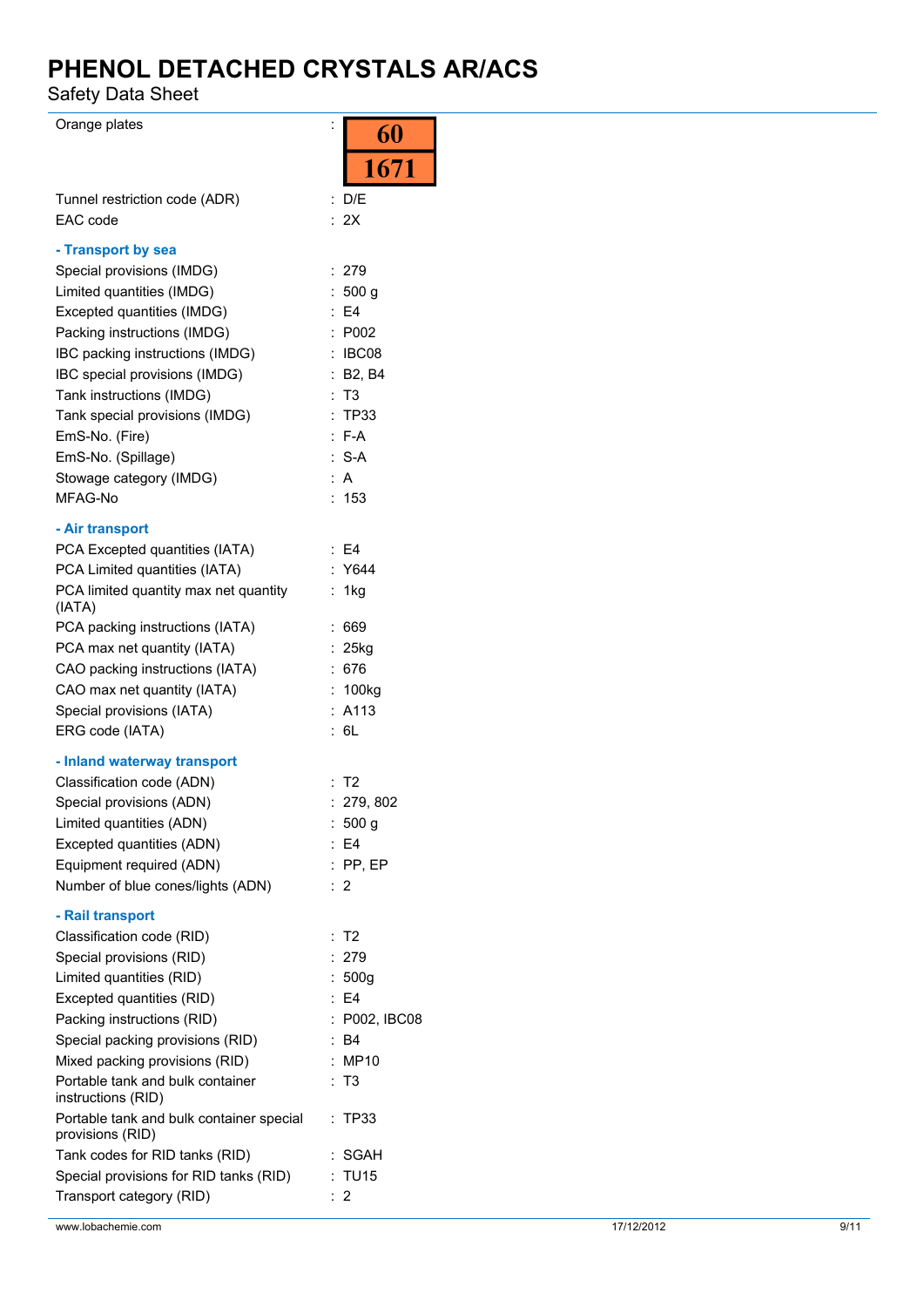Safety Data Sheet

| Special provisions for carriage – Packages : W11<br>(RID)                  |                    |
|----------------------------------------------------------------------------|--------------------|
| Special provisions for carriage - Loading.<br>unloading and handling (RID) | : CW13, CW28, CW31 |
| Colis express (express parcels) (RID)                                      | : CE9              |
| Hazard identification number (RID)                                         | : 60               |

**14.7. Transport in bulk according to Annex II of MARPOL 73/78 and the IBC Code**

Not applicable

**SECTION 15: Regulatory information**

**15.1. Safety, health and environmental regulations/legislation specific for the substance or mixture**

#### **15.1.1. EU-Regulations**

No REACH Annex XVII restrictions PHENOL DETACHED CRYSTALS AR/ACS is not on the REACH Candidate List PHENOL DETACHED CRYSTALS AR/ACS is not on the REACH Annex XIV List

### **15.1.2. National regulations**

voortplanting giftige stoffen –

#### **Germany**

| Reference to AwSV                                                                  | : Water hazard class (WGK) 2, significant hazard to water (Classification according to<br>AwSV; ID No. 170) |
|------------------------------------------------------------------------------------|-------------------------------------------------------------------------------------------------------------|
| 12th Ordinance Implementing the Federal<br>Immission Control Act - 12. BlmSchV     | Is not subject of the 12. BlmSchV (Hazardous Incident Ordinance)                                            |
| <b>Netherlands</b>                                                                 |                                                                                                             |
| SZW-lijst van kankerverwekkende stoffen                                            | $\therefore$ The substance is not listed                                                                    |
| SZW-lijst van mutagene stoffen                                                     | $\therefore$ The substance is not listed                                                                    |
| NIET-limitatieve lijst van voor de<br>voortplanting giftige stoffen - Borstvoeding | : The substance is not listed                                                                               |
| NIET-limitatieve lijst van voor de                                                 | : The substance is not listed                                                                               |

| Vruchtbaarheid                               |                               |
|----------------------------------------------|-------------------------------|
| NIET-limitatieve lijst van voor de           | : The substance is not listed |
| voortplanting giftige stoffen – Ontwikkeling |                               |

#### **Denmark**

| Recommendations Danish Regulation | : Young people below the age of 18 years are not allowed to use the product                                                                  |
|-----------------------------------|----------------------------------------------------------------------------------------------------------------------------------------------|
|                                   | Pregnant/breast feeding women working with the product must not be in direct<br>contact with the product                                     |
|                                   | The requirements from the Danish Working Environment Authorities regarding work<br>with carcinogens must be followed during use and disposal |

No additional information available